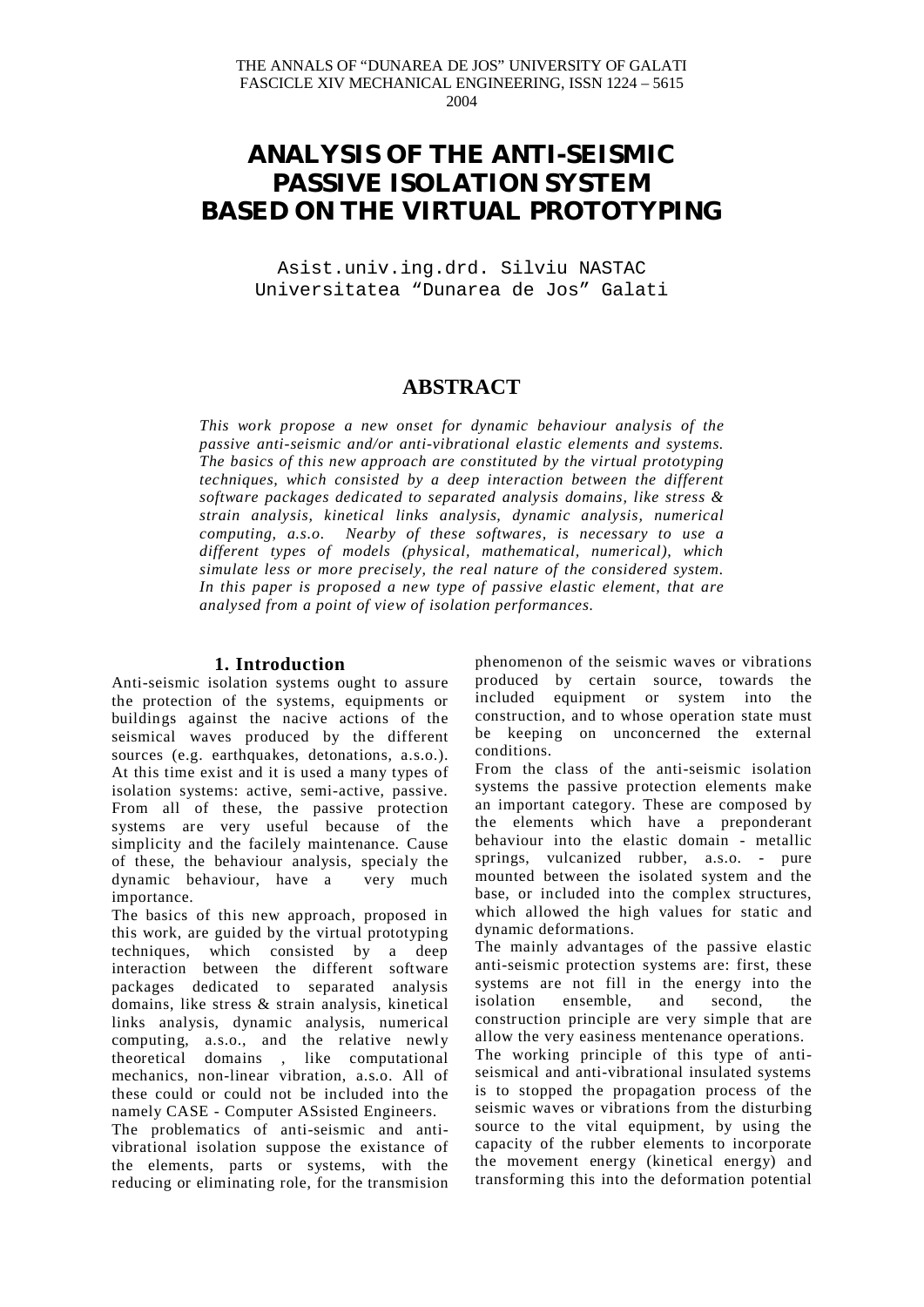energy, and giving back to the disturbing source by the inverse transformation. This systems can be used for bidirectional isolation, as follows: for stoped the influences from the foundation to the vital equipment, or for isolation of the sources of dangerous vibrations from the rest of the building that contained this sources.

The principal request from these systems is to magnify at most the static and the dynamic deformations values. This fact means that it will be obtained the low values for the eigen frequencies of the isolation system, and the protected system will be working in postresonance state, faraway of the eigen value zone of the disturbing forces.

## **2. Physical Model for the Isolation System**

The proposed and analysed isolation system have a poligonal shape, and are composed by the elastic rubber torsional elements, consolidated beetween them with rigid levers. This kind of passive protection system are presented in the Figure 1 (a- the six sides poligonal system, and b- the eight sides poligonal system).

 $\mathbb{Z}^{\mathcal{I}}$ 



a b Figure 1. Poligonal shape anti-seismic systems



Figure 2. Complex anti-seismic system

In the Figure 2 it is presented a complex isolation system, composed by four identical parts with six elastic nodes (fig. 1 a).

## **3. Mathematical Model of the System**

In the Figure 3 the author present a proposed model for numerical evaluation of the dynamic behaviour of the poligonal shape anti-seismic system that have been previously presented.

The simplified hypothesis was that the system movement was contained into the xOz plane (the case of the plane-parallel movement). It was considered that the system have all the degree of freedom, coresponding to the working hypothesis case.



computations

The movement equations system for the case presented into the Fig. 3 was written in a matrix form

$$
[\mathbf{M}][\mathbf{\vec{q}}] + [\mathbf{K}][\mathbf{q}] = [\mathbf{K}][\mathbf{H}] \tag{1}
$$

in which

[M] = 
$$
\begin{bmatrix} m & 0 & 0 \\ 0 & m & 0 \\ 0 & 0 & J \end{bmatrix}
$$
 is the inertial matrix,

$$
[\mathbf{K}] = \begin{bmatrix} k_{az} + k_{bz} & 0 & -k_{az}a + k_{bz}b \\ 0 & k_{ax} + k_{bx} & k_{ax}c + k_{bx}c \\ k_{az}a + k_{bz}b & k_{ax}c + k_{bx}c & k_{ax}c^2 + k_{bx}c^2 - k_{az}a^2 + k_{bz}b^2 \end{bmatrix}
$$

is the stiffness matrix,

$$
[H] = \begin{bmatrix} \delta \\ h \\ 0 \end{bmatrix}
$$
 is the disturbances vector,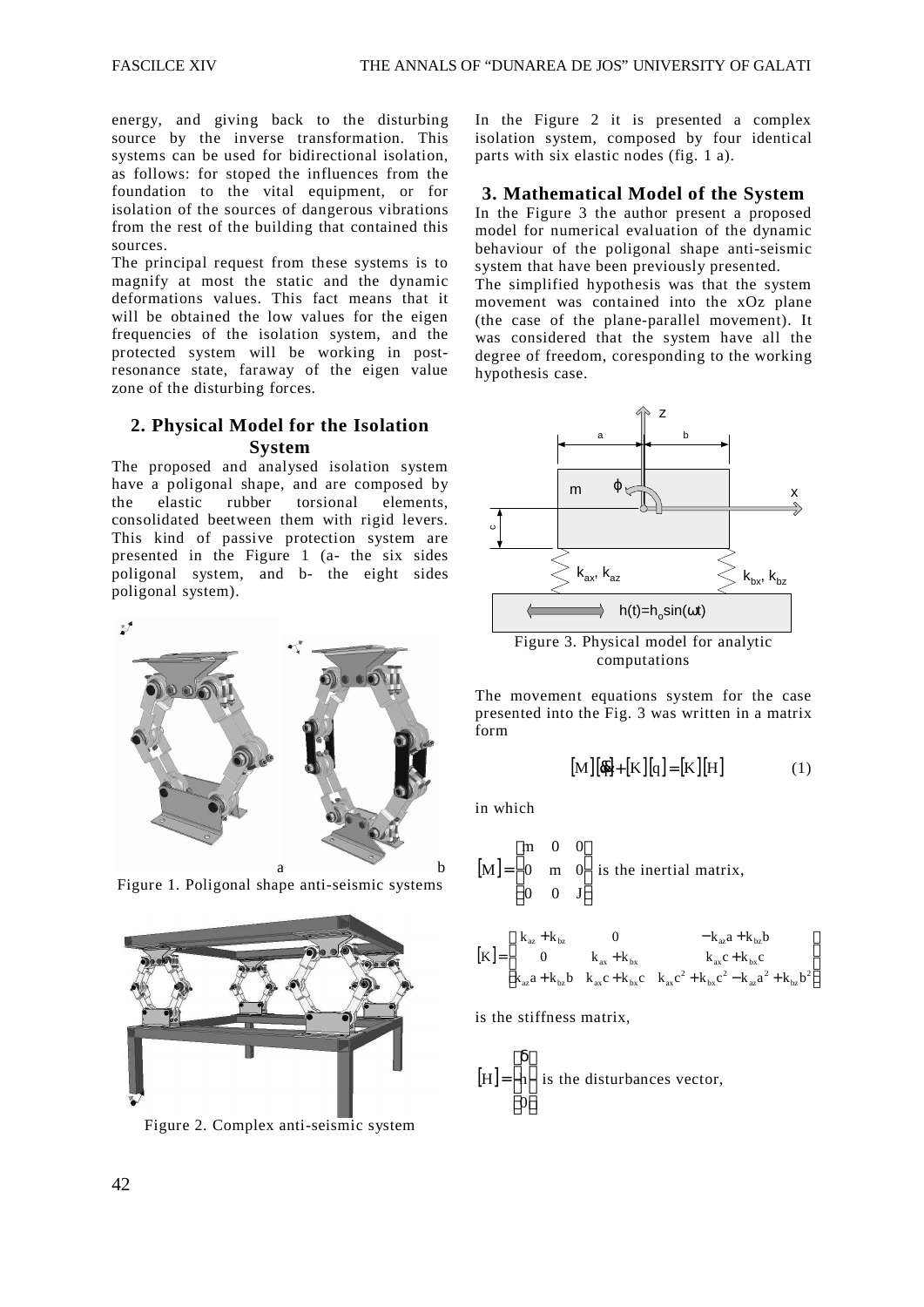$$
[q] = \begin{bmatrix} z \\ x \\ \varphi \end{bmatrix}
$$
 is the deplacement vector,

h(t) is the perturbance on the Ox direction, and

 $\delta = \sqrt{l_o^2 + h^2} - l_o$  is the perturbance on the Oz direction  $(l_0)$  is the elastic element length for the initial position, witout the h(t) action).

If it is supposed that the disturbances on the two directions are approximate equals  $\delta \approx h(t)$ result that the deplacements vector become



Figure 4. MSC-WorkingModel2D model

#### **4. Dynamic Behaviour Analysis**

For solving the equations system previously prezented we have two ways: first it could be use a numerical computation software, which have dedicated commands for solving (with less errors) the differential equations of the model. Whatever the software type, it is necessary to know both physical, and mathematical model for the analised system.

Second way consist by useing of a very simple, but a very powerful software package for dynamic and kinetic analysis, that need only the diagram of the physical model. After this operation the software automatic assemble the moving equations system, and solve it.



Figure 5. The seismic virtual perturbation



For this example, the author choose the second way and use the MSC-WorkingModel2Drelease2004 © software for analyse the dynamic behaviour of the anti-seismic system. The physical model used in this case are presented in the Figure 4.



Figure 7. Evolution of the system for a seismical type virtual perturbation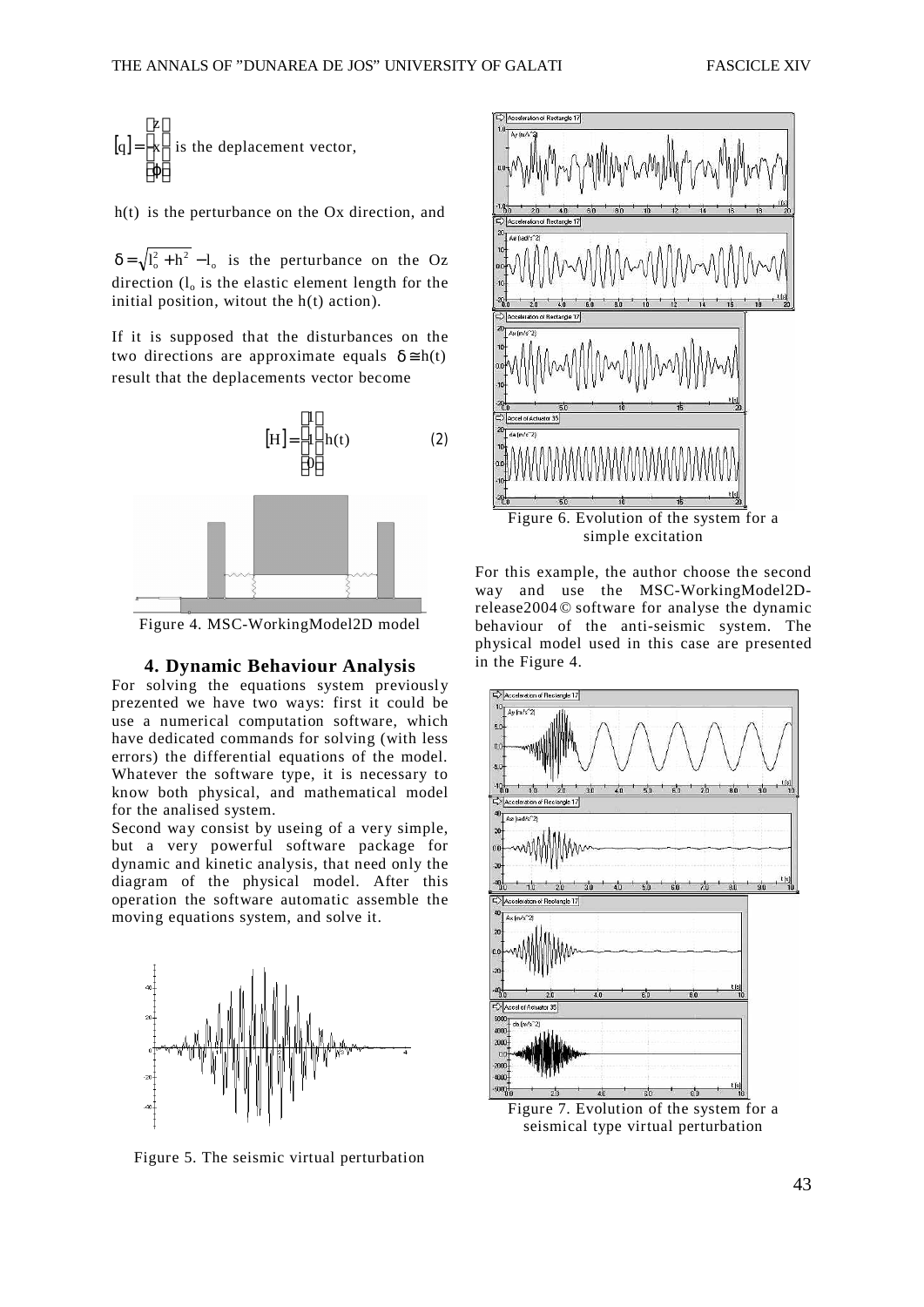In the Figure 6 is presented the diagrams for accelerations of all the degree of freedom for the insulation mass. These diagrams have been obtained in the case of harmonical disturbation signal. In the Figure 7 are presented the same type of diagrams, but for a seismical type virtual perturbation (Figure 5).

For each case are also furnished the shape of the disturbing signal.



Figure 8. The mainly part of the rigid structure of the anti-seismic system



*a - deformations; b - stresses.*

#### **5. FEM Analysis & Results**

One of working hypothesis proposed that the system structure are rigid, and all the model used for dynamic analysis supposed that only the rubber element aquire deformations under the external loads.



Figure 10. Dynamic analysis of the system part *Contours for : a - 1st frequency mode; b - 2nd frequency mode; c - 3rd frequency mode; d - 4th frequency mode; e - 5th frequency mode.*